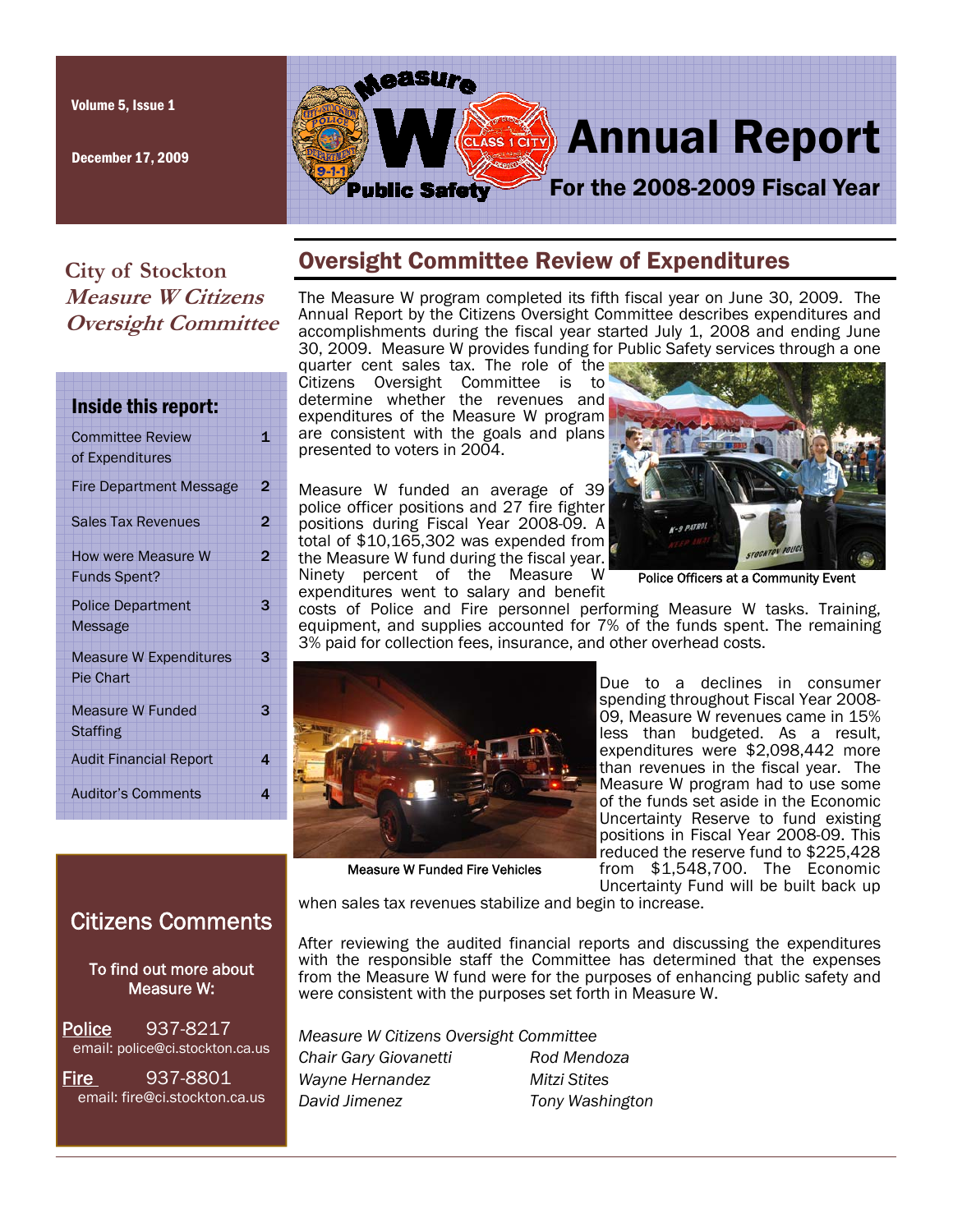City of Stockton Page 2

## Fire Department Message



Measure W funding continues to make it possible to provide improved staffing and response times in north Stockton, improved firefighter staffing in south Stockton, and improved training for all fire personnel who drive the fire engines. In Fiscal Year 2008-09 Measure W funded 28 firefighter positions including a firefighter and engineer position intended to be assigned to the Division of Training. Unfortunately, due to the continued negative economic conditions, the Fiscal Year 2008-09 Measure W revenue shortfall meant that one of the 28 firefighter positions had to be funded by the Fire Department General Fund. The two Division of Training firefighters were returned to the Fire Suppression division also due to budget problems. Even as Measure W revenues decrease, the program is still a resounding success.

Measure W funds allowed the Fire Department to open Engine Company 13 in March 2005 to serve northeast

Stockton and Truck Company 7 in March 2006 to serve north Stockton. The additional line personnel allows for greater efficiency and effectiveness in responding to emergencies throughout the City. The firefighter positions in the Division of Training allowed the division to improve training practices and add improved focus on the wellness and fitness of firefighters. Measure W funds have had, and will continue to have, a lasting positive effect on emergency response to the citizens of Stockton.

#### Ron Hittle, Fire Chief

#### Sales Tax Revenues

Sales tax revenues continued to decline in FY 2008-09 due to drops in fuel prices and lower demand for autos, building materials, and consumer goods. The table below shows the sales tax receipts from the Measure W Public Safety one-quarter cent sales tax for each quarter in FY 2008-09 and the % change from the same quarter in the prior year.

| <b>Collection</b> |    | <b>Sales Tax</b> | % Change<br>from Prior |
|-------------------|----|------------------|------------------------|
| <b>Period</b>     |    | <b>Revenue</b>   | Year                   |
| July-Sept. 2008   | \$ | 2,208,016        | -8%                    |
| Oct.-Dec. 2008    | \$ | 2,174,940        | $-9%$                  |
| Jan.-Mar. 2009    | \$ | 1,721,523        | $-21%$                 |
| April-Jun. 2009   | \$ | 1,797,805        | $-21%$                 |
| Total             | S  | 7,902,284        | -14%                   |

#### How were Measure W Funds Spent?

The Police Department and Fire Department spent Measure W Funds on the following items:

| <b>Police Expenditures</b>              | <b>Description</b>    |         | Amount      |
|-----------------------------------------|-----------------------|---------|-------------|
| Salary & Benefits                       | 39 Police Officers    |         | \$4,911,572 |
| Vehicle Maintenance and Fuel            |                       |         |             |
| Charges                                 | 31 Patrol Cars        | \$      | 535,318     |
| <b>Tax Collection &amp; Audit Fees</b>  | 5 Quarters            | \$      | 124,831     |
| Liability Insurance                     |                       | \$      | 62,881      |
| Radio Equipment Maintenance             | 28 Radios             | $\zeta$ | 55,456      |
| <b>Officer Equipment &amp; Training</b> | Body Armor, Uniforms, |         |             |
|                                         | Weapons, etc.         | \$      | 14,959      |
| <b>Total Police Expenditures</b>        |                       | Ś.      | 5,705,017   |
|                                         |                       |         |             |
| <b>Fire Expenditures</b>                | Description           | Amount  |             |
| Salary & Benefits                       | 27 Firefighters       | S       | 4,212,074   |
| Tax Collection & Audit Fees             | 5 Quarters            | Ś       | 124,831     |
| Vehicle Maintenance and Fuel            |                       |         |             |
| Charges                                 | 1 Fire Engine         | \$      | 68,786      |
| Liability Insurance                     |                       | \$      | 54,594      |
| <b>Total Fire Expenditures</b>          |                       | Ś       | 4,460,285   |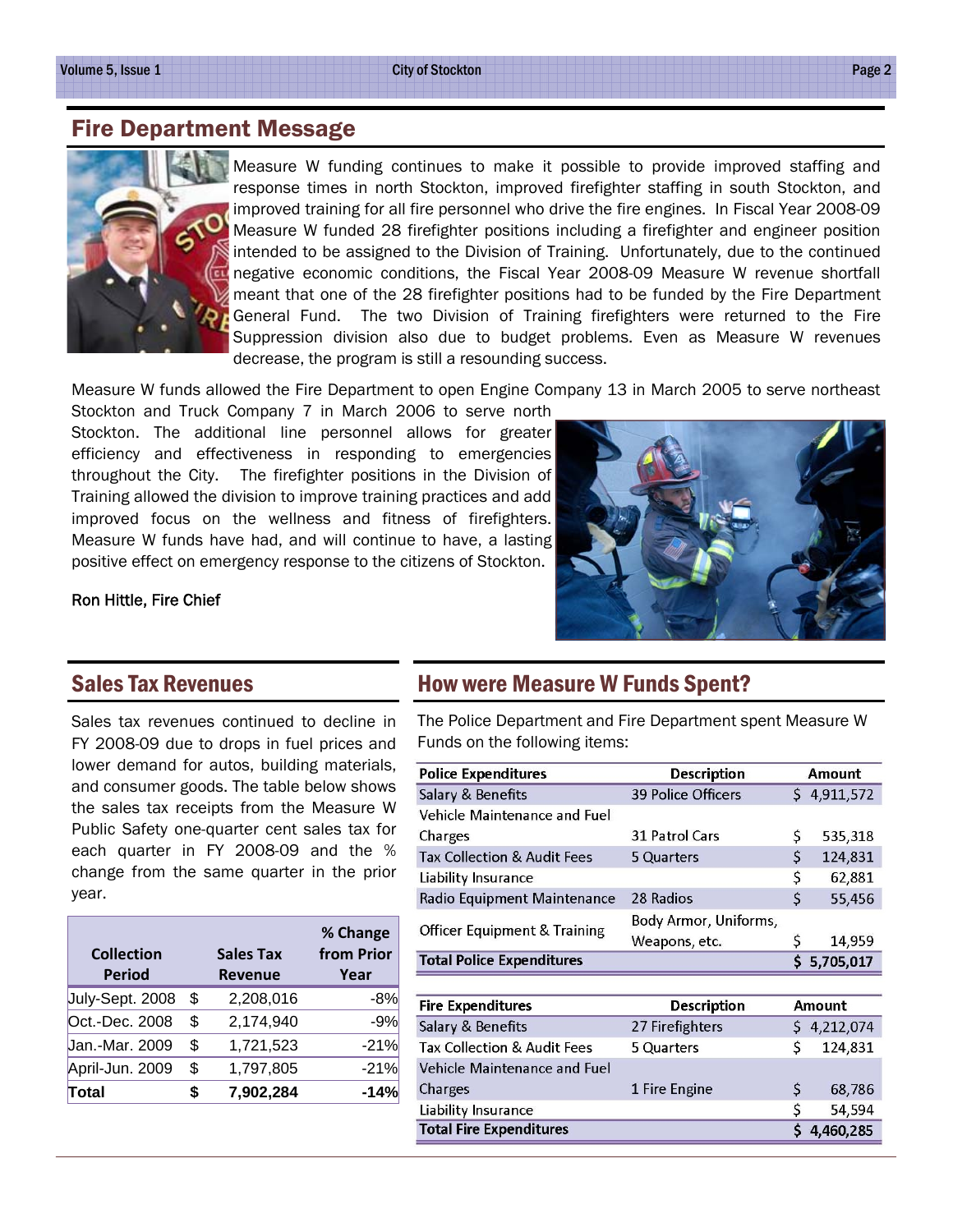#### Police Department Message



As of June 30, 2009, all 40 of the Measure W positions were filled. On that date there were 36 Police Officers, 2 Sergeants, and 2 Lieutenants permanently funded. Measure W has created an increase in Police presence throughout Stockton, and this has influenced the reduction in crime over the past three years, helping to provide a safer community for all.

Measure W Officers participate in enforcement teams such as the Kentfield Action, Special Weapons and Tactics (SWAT), and Mobile Field Force; and are assigned to the Equestrian and Field Training Officer Programs. One Officer is assigned as a Motorcycle Officer in the Traffic Section.

As a result of the economic downturn for the City of Stockton, Measure W revenues have declined and less funding is available for Police Officers. In an effort to keep the Police Department from spending more funds

than collected, Measure W Officers who were transferred out of Patrol to other division and Officers leaving the department are not being replaced. At the end of the 2008-09 Fiscal Year the decision was made to adjust the number of sworn Officer positions funded by Measure W to meet declining revenues. This resulted in 22 positions funded to begin Fiscal Year 2009-10. As revenue figures are updated during the year the number of sworn officers funded by Measure W will be adjusted to meet staffing and budget concerns.



#### Blair Ulring, Police Chief

#### Measure W Expenditure Pie Chart





#### Public Safety Staffing

Fire Department staffing reached 28 in FY 2008-09 but had to be reduced by 1 to adjust for lower than expected revenues.

The Police Department had 40 filled positions for most of FY 2008-09 but had to reduce staffing to 39 because of lower than expected revenues.

The graph below shows the average Measure W funded staffing levels for the last five fiscal years.